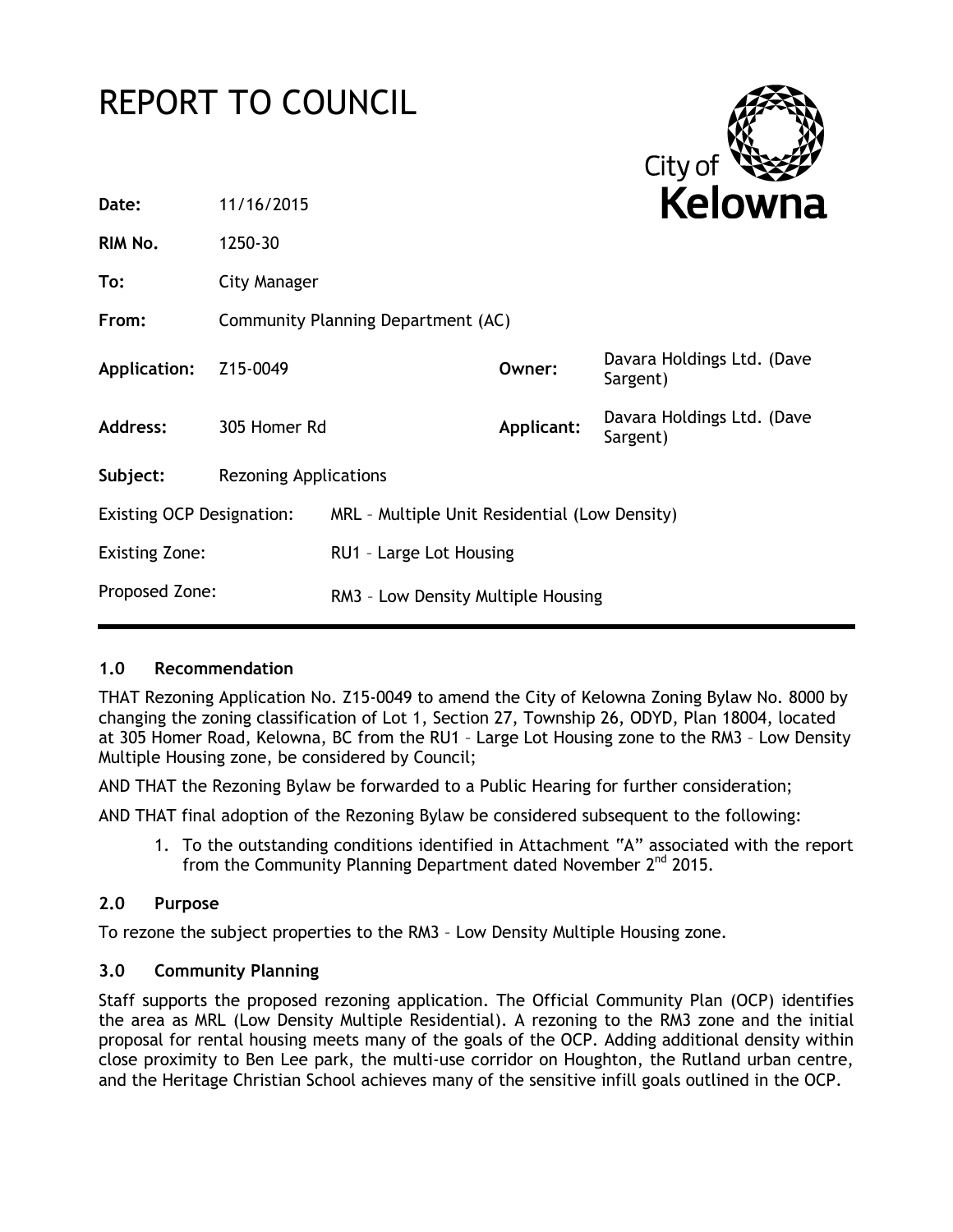Rental housing, especially 3-bdroom units are in great demand. According to CMHC at the end of 2014 the vacancy rate for 3-bedroom townhouses in the Rutland zone was 0% compared to 2.9% the year prior.

Overall, the residential land use allowed in the RM3 zone fits well on this site. The current proposal needs four variances. The applicant is proposing permeable pavement for the parking stalls to mitigate the site variance and parking setback variances. Staff will provide further details on the merits of the variances and details of the development proposal within the Development Permit and Development Variance Permit report should Council choose to pass third reading.

In fulfillment of Council Policy No. 367 respecting public consultation, the applicant notified all of the neighbours within a 50 metre radius and held a public information meeting on Thursday, September  $24<sup>th</sup>$  2015. The applicant chose to voluntarily hold the public information meeting as Council Policy No. 367 does not consider this rezoning as 'major' application.

# **4.0 Proposal**

## 4.1 Project Description

The current proposal for the site is a new 9 unit (3-bedroom) rental row-housing development. The proposed building is 2 stories with parking located in the rear and ground-oriented accesses facing the multi-use corridor on Houghton Road. The applicant chose to design a two story building to conform to the surrounding building heights. During Staff's Advisory Design Team meeting, direction was given to the applicant to increase the vertical elements along the Houghton Road facade to break up the massing and increase the visual appeal. The current proposal has four variances:

- 1) Site coverage variance requested;
- 2) Parking setback reduction on southern side yard;
- 3) Increase the roof eave projection limit;
- 4) Reduce the required private open space requirement; identified within the zoning analysis table.

#### 4.2 Site Context

The subject parcels are located within the Rutland Urban Centre adjacent Highway 33. The subject property is designated as Multiple Unit Residential - Medium Density (MRM) in the OCP and the lot is within the Permanent Growth Boundary. Specifically, the adjacent land uses are as follows:

| <b>Orientation</b> | <b>Zoning</b>                                                                              | <b>Land Use</b> |
|--------------------|--------------------------------------------------------------------------------------------|-----------------|
| North              | RM3 - Low Density Multiple Housing                                                         | Residential     |
|                    | P2 - Education and Minor Institutional                                                     | Institutional   |
|                    | RM5 - Multiple Unit Residential (Medium Density)                                           |                 |
| East               | RM3 - Low Density Multiple Housing                                                         | Residential     |
|                    | RU1 - Large Lot Housing                                                                    |                 |
| South              | RU1 - Large Lot Housing                                                                    | Residential     |
| West               | RM5 - Multiple Unit Residential (Medium Density)<br>Residential<br>RU1 - Large Lot Housing |                 |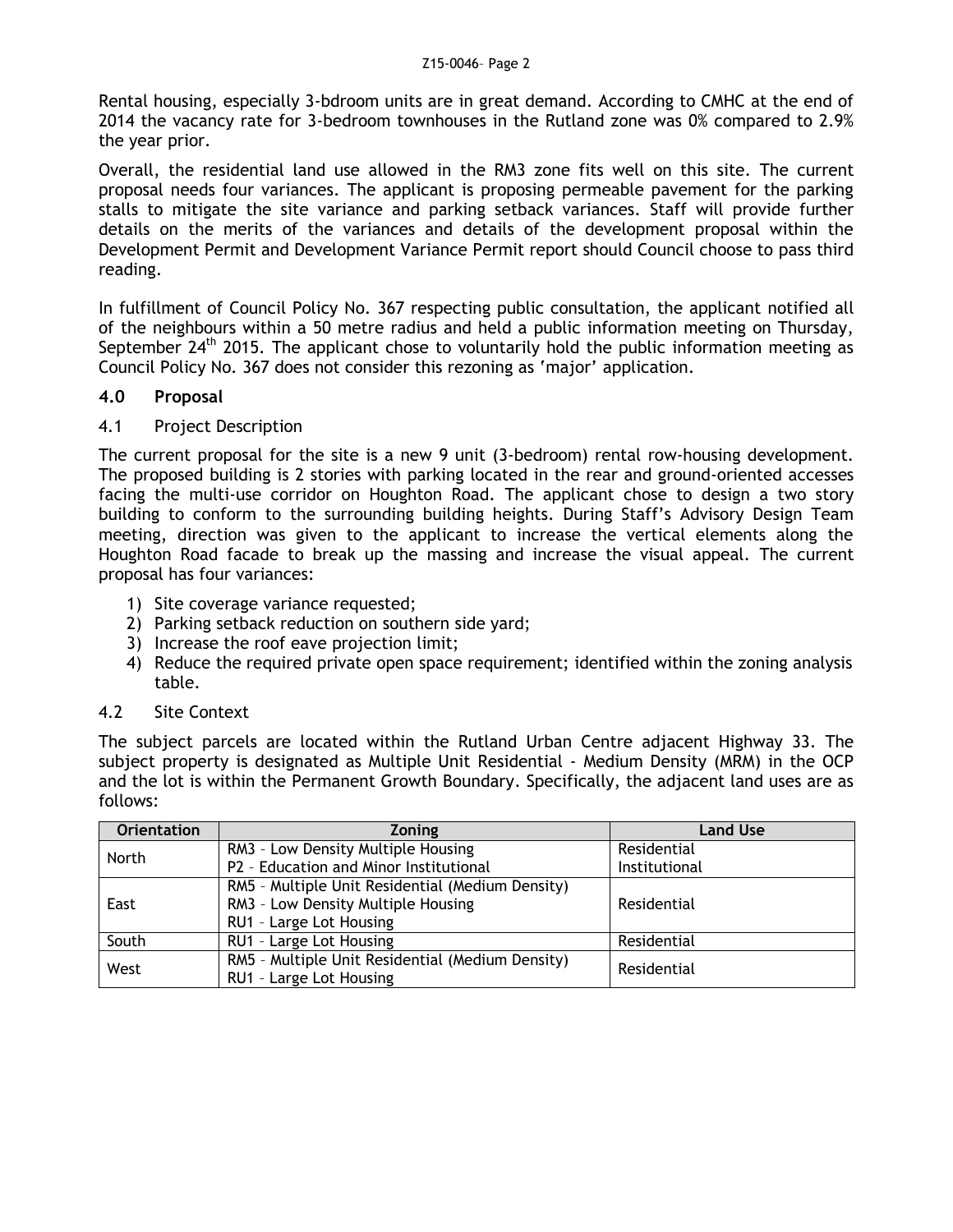# **Subject Property Map:** 305 Homer Road

# 4.3 **Zoning Analysis**

| <b>Zoning Analysis Table</b>                        |                  |                                                                              |  |
|-----------------------------------------------------|------------------|------------------------------------------------------------------------------|--|
| <b>CRITERIA</b>                                     | <b>PROPOSAL</b>  | <b>REQUIREMENTS</b>                                                          |  |
|                                                     |                  | RM <sub>3</sub>                                                              |  |
| Development Regulations                             |                  |                                                                              |  |
| Height                                              | 7 m / 2 stories  | Max 0 m / 3 stories                                                          |  |
| <b>Building Setbacks</b>                            |                  |                                                                              |  |
| Front Yard (west)                                   | 1.5 <sub>m</sub> | Min 1.5 m                                                                    |  |
| Side Yard (north)                                   | 1.5 <sub>m</sub> | Min 1.5 m                                                                    |  |
| Side Yard (south)                                   | 11.0 m           | Min $4.0 \text{ m}$                                                          |  |
| Rear Yard (east)                                    | 7.5 <sub>m</sub> | Min 7.5 m                                                                    |  |
| Site Coverage                                       | 37.0%            | Max 40 %                                                                     |  |
| Site coverage of buildings,<br>parking, & driveways | $76.4%$ 0        | Max 60 % or 65% when permeable<br>drive surfaces and parking are<br>provided |  |
| <b>FAR</b>                                          | 0.7              | Max 0.75                                                                     |  |
| <b>Other Regulations</b>                            |                  |                                                                              |  |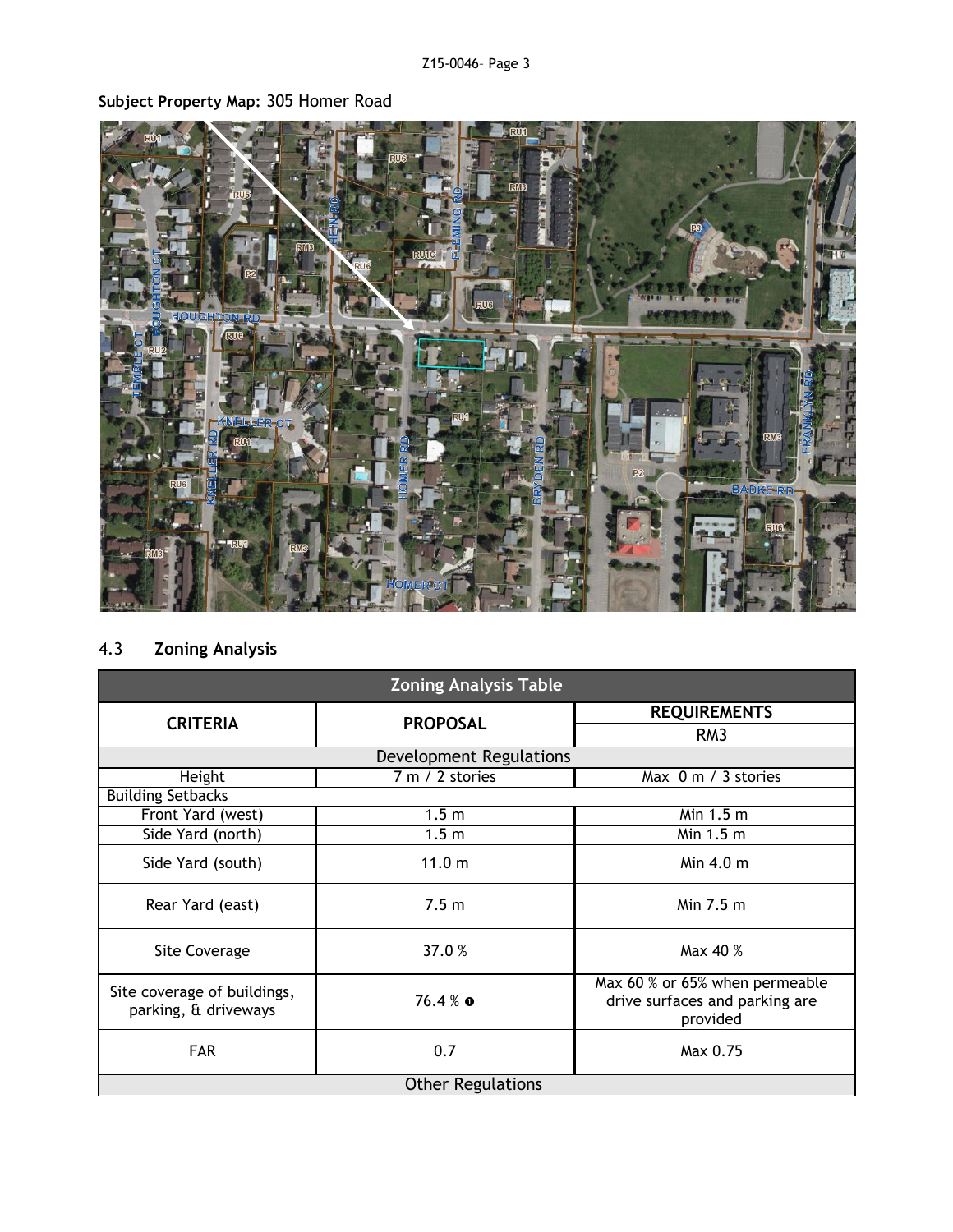#### Z15-0046– Page 4

| <b>Zoning Analysis Table</b>                                                                                                                                     |                                                 |                                           |  |
|------------------------------------------------------------------------------------------------------------------------------------------------------------------|-------------------------------------------------|-------------------------------------------|--|
| <b>CRITERIA</b>                                                                                                                                                  | <b>PROPOSAL</b>                                 | <b>REQUIREMENTS</b>                       |  |
|                                                                                                                                                                  |                                                 | RM <sub>3</sub>                           |  |
| Minimum Parking<br>Requirements                                                                                                                                  | 20 stalls                                       | Min 18 stalls                             |  |
| Setbacks for parking                                                                                                                                             |                                                 |                                           |  |
| Front Yard (west)                                                                                                                                                | 3.0 <sub>m</sub>                                | Min 3.0 m                                 |  |
| Side Yard (north)                                                                                                                                                | 20 <sub>m</sub>                                 | Min $3.0m$                                |  |
| Side Yard (south)                                                                                                                                                | $0.3 m$ <sup><math>\odot</math></sup>           | Min 1.5 m                                 |  |
| Rear Yard (east)                                                                                                                                                 | 8.1 m                                           | Min 1.5 m                                 |  |
| Roof Eave projection into<br>north setback                                                                                                                       | $1.09$ m $\odot$                                | Max 0.6m                                  |  |
| Minimum Bicycle Parking                                                                                                                                          | <b>Class 1: 5</b>                               | Min Class 1: 5                            |  |
|                                                                                                                                                                  | <b>Class 2: 1</b>                               | Min Class 2: 1                            |  |
| Private Open Space                                                                                                                                               | 12.5 $m^2$ per unit = 112.6 $m^2$<br>provided @ | Min 25 $m^2$ per unit = 225 $m^2$ minimum |  |
| <b>O</b> Site coverage variance requested;<br><sup>2</sup> Parking setback reduction on southern side yard;<br><b>O</b> Increase the roof eave projection limit; |                                                 |                                           |  |

**O** Reduce the required private open space requirement;

## **5.0 Current Development Policies**

5.1 Kelowna Official Community Plan (OCP)

#### **Development Process**

**Compact Urban Form.**<sup>1</sup> Develop a compact urban form that maximizes the use of existing infrastructure and contributes to energy efficient settlement patterns. This will be done by increasing densities (approximately 75 - 100 people and/or jobs located within a 400 metre walking distance of transit stops is required to support the level of transit service) through development, conversion, and re-development within Urban Centres (see Map 5.3) in particular and existing areas as per the provisions of the Generalized Future Land Use Map 4.1.

Sensitive Infill.<sup>2</sup> Encourage new development or redevelopment in existing residential areas to be sensitive to or reflect the character of the neighbourhood with respect to building design, height, and siting.

Affordable Housing.<sup>3</sup> Support the creation of affordable and safe rental, non-market and/or special needs housing.

Residential Land Use Policies.<sup>4</sup> Address the needs of families with children through the provision of appropriate family oriented housing.

 **Policy 1 Ground-Oriented Housing.** Encourage all multiple-unit residential buildings in neighbourhoods with schools and parks to contain ground-oriented units with 2 or more bedrooms so as to provide a family housing choice within the multi-unit rental or ownership markets. High density residential projects in the Downtown area are encouraged to include a ground-oriented housing component, especially where such can be provided on non-arterial and non-collector streets.

<sup>1</sup> 1 City of Kelowna Official Community Plan, Policy 5.3.2 (Development Process Chapter).

<sup>2</sup> City of Kelowna Official Community Plan, Policy 5.22.6 (Development Process Chapter).

<sup>3</sup> City of Kelowna Official Community Plan, Objective 10.3, Chapter 10 (Social Sustainability).

<sup>4</sup> City of Kelowna Official Community Plan, Objective 5.23, Chapter 5 (Development Process).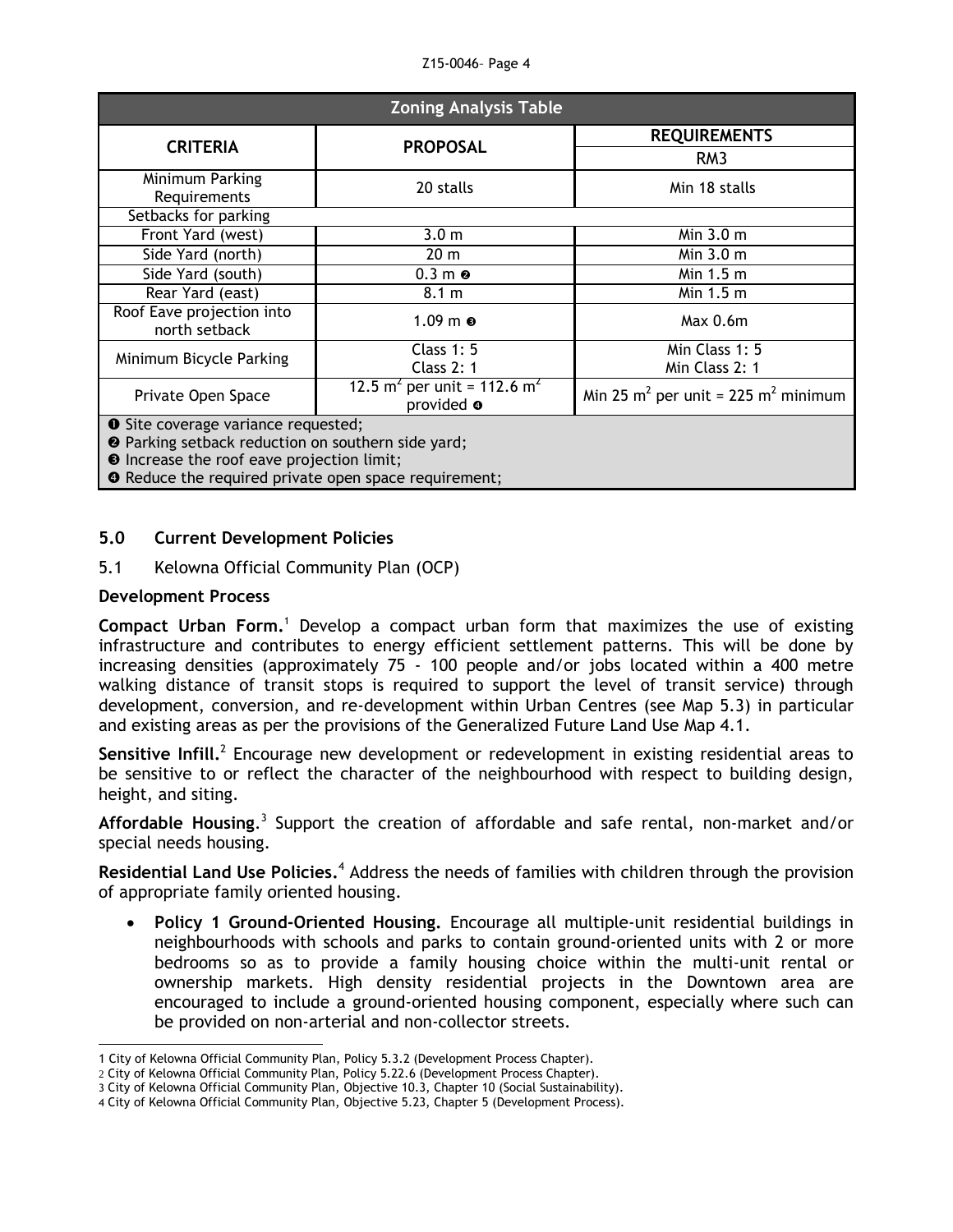## **6.0 Technical Comments**

- 6.1 Building & Permitting Department
	- a) Development Cost Charges (DCC's) are required to be paid prior to issuance of any Building Permit(s)
	- b) A Building Code analysis is required for the structure at time of building permit applications.
	- c) A Geotechnical report is required to address the sub soil conditions and site drainage at time of building permit application.
	- d) Full Plan check for Building Code related issues will be done at time of Building Permit applications. Please indicate how the requirements of Radon mitigation and NAFS are being applied to this structure at time of permit application.
- 6.2 Development Engineering
	- See attached Memo dated October 28<sup>th</sup> 2015
- 6.3 Fire Department
	- a) Construction fire safety plan is required to be submitted and reviewed prior to construction and updated as required. Template available online at Kelowna.ca
	- b) Engineered Fire Flow calculations are required to determine Fire Hydrant requirements as per the City of Kelowna Subdivsion Bylaw #7900. A minimum of 150litres/sec is required. Should a hydrant be required on this property it shall be deemed private and shall be operational prior to the start of construction.
	- c) Fire Department access is to be met as per BCBC 3.2.5.6
	- d) There shall be one address for this complex with unit numbers assigned to each townhouse. A visible address must be posted as per City of Kelowna By-Laws
	- e) Dumpster/refuse container must be 3 meters from structures or if inside the parking garage, it shall be enclosed within a rated room
- 6.4 FortisBC Inc Electric
	- There are primary distribution facilities along Hwy 33 and south of the subject along Dundas Road. The applicant is responsible for costs associated with any change to the subject property's existing service, if any, as well as the provision of appropriate land rights where required.
	- Otherwise, FortisBC Inc. (Electric) has no concerns with this circulation.
	- In order to initiate the design process, the customer must call 1-866-4FORTIS (1-866-436-7847). It should be noted that additional land rights issues may arise from the design process but can be dealt with at that time, prior to construction.
- 6.5 Ministry of Transportation
	- Preliminary Approval is granted for the rezoning for one year pursuant to Section  $52(3)(a)$ of the Transportation Act.